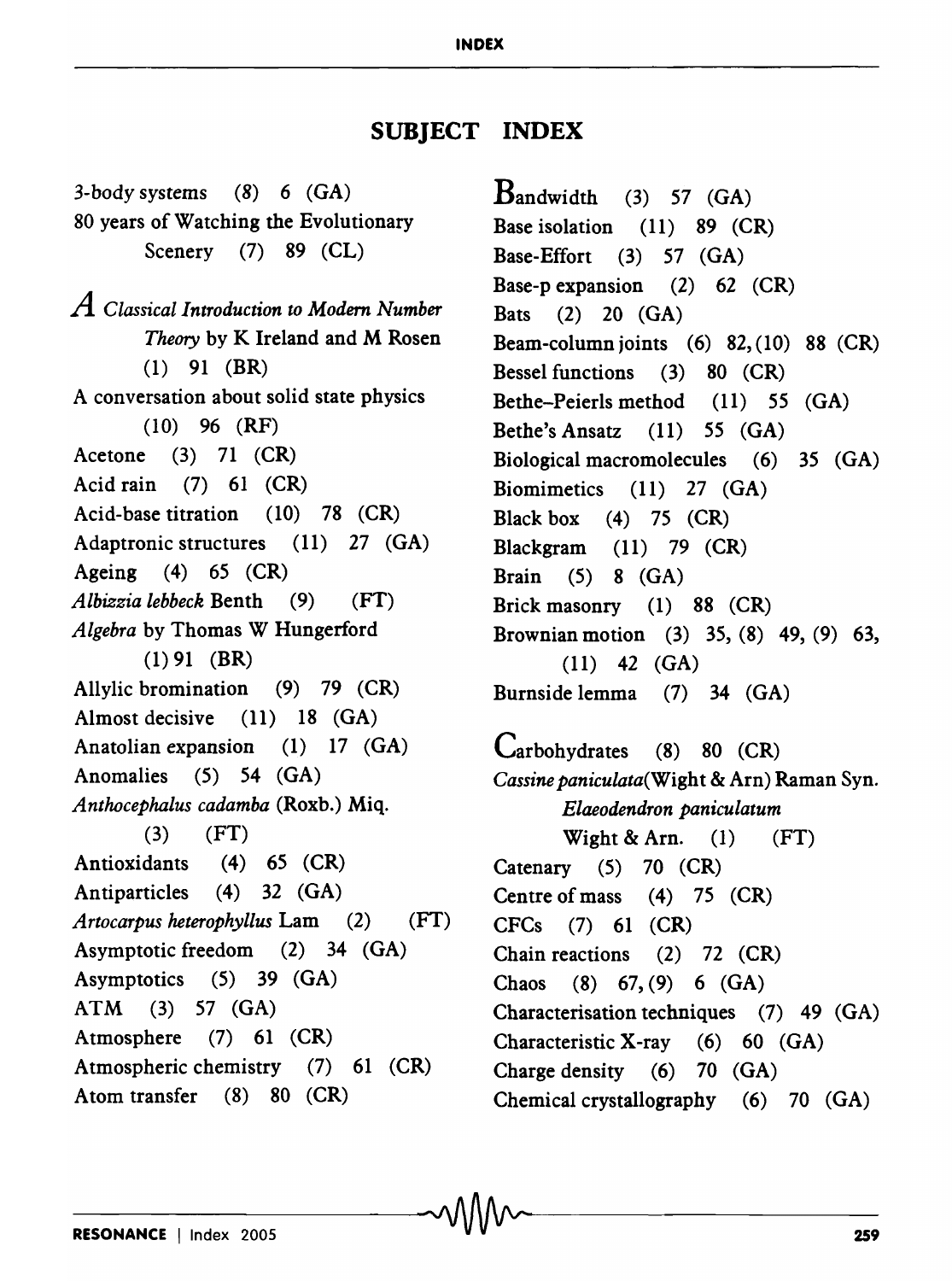## **INDEX**

Chern class (4) 22 (GA) Chern classes (5) 54 (GA) Chern-Simons theory (4) 10 (GA) Chern-Well theory (4) 10 (GA) Chloroplast genome (10) 94 (RN) *Cochlospermum religiosum* (L.) Alston Syn. C. *gossypium* DC (7) (FT) Cocycles  $(9)$  37  $(GA)$ Collapse of the Tacoma Narrows Bridge (8) 97 (CL) Collective choice rule (11) 18 (GA) Complexometric titration (10) 78 (CR) Conformations (5) 62 (CR) Connection (4) 10 (GA) Continental drift (6) 43 (GA) Continued fractions (3) 80 (CR) Coronal holes (1) 6 (GA) Cranial capacity (5) 8 (GA) Crisp sets (8) 38 (GA) Crossed homomorphisms (9) 37 (GA) Crystal field theory (11) 55 (GA) Crystal structure (6) 35 (GA) Crystallography (6) 35 (GA) Culture (5) 8 (GA) Curvature (4) 10,22 (GA)

*Dalbergia sissoo* Roxb. (5) (FT) Decoherence (6) 8 (GA) DeMorgan's laws (8) 38 (GA) Developable surfaces (3) 8 (GA) Diastereoisomerism (5) 62 (CR) Discovery of echolocation (2) 20 (GA) Discrete cosine transform (DCT) (2) 52 (GA) Discrete wavelet transform (DWT) (2) 52, (3) 19 (GA) DNA damage (4) 65 (CR)

Donald Griffin (2) 3 (AlB); (2) 20 (GA) Donoho thresholding (3) 19 (GA) Dual codes (1) 74 (CR)  $E = mc^2$  (4) 32 (GA) Earthquake (1) 83, 88; (2) 79,83; (3) 88, 92; (4) 83, 87; (6) 78, 82; (10) 84, 88; (11) 85, 89 (CR) Earthquake resistant (3) 92 (CR) Earthquakes (2) 8 (GA) EDTA (10) 78 (CR) Efficiently decodable codes (1) 25 (GA) Einstein's Life and Legacy (5) 75 (RF) Elements of cognition  $(1)$  63  $(CR)$ Energy dispersive X-ray fluorescence (6) 60 (GA) Ernst Walter Mayr (7) 2 (AlB) Error correction (1) 25 (GA) Euler characteristic (4) 22 (GA) Evolution (5) 8, (11) 70 (GA) Evolution of machines (11) 27 (GA) Expander graphs (1) 25 (GA) Expectation (1) 60 (CR) Extremophiles (9) 23 (GA)

 $\Gamma$ actor sets (9) 37 (GA) Fast crystallography (6) 70 (GA) FeCl, and CuCl in radical reactions (9) 79 (CR) *Feronia limonia* (L.) Swingle (B.Koet Bel)  $(6)$   $(FT)$ Fibre bundles (4) 10 (GA) Fission and fusion (4) 32 (GA) Florence Jessie Mac Williams (1) 2 (AlB) Fluctuation-dissipation (9) 63 (GA) Fluid dynamics (8)  $67, (9)$  6  $(GA)$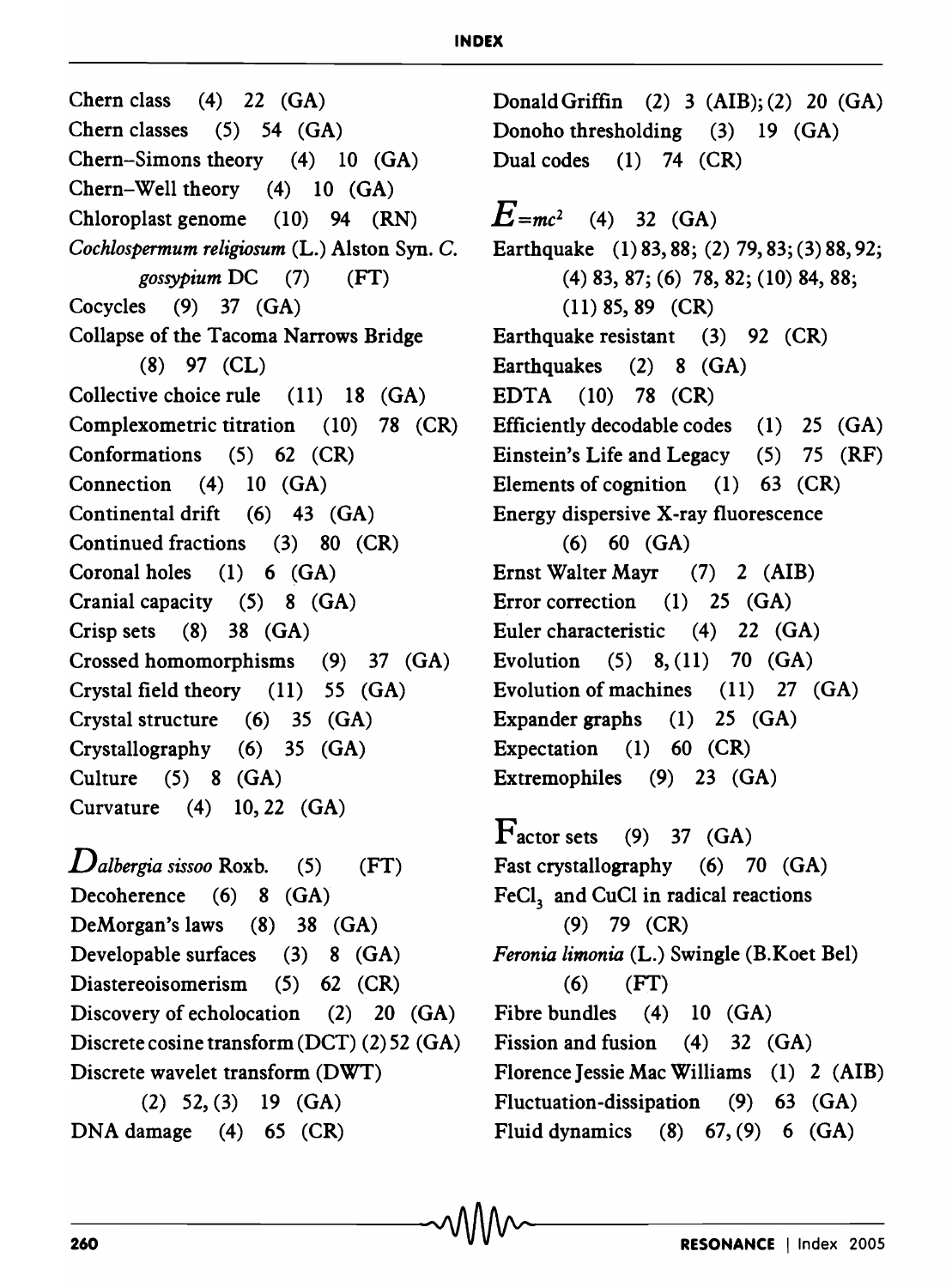## **INDEX**

Food preservatives (4) 65 (CR) Form factor (6) 24 (GA) Formal verification (5) 26 (GA) Free radical oxidants (4) 65 (CR) Free radical polymerisation (3) 71 (CR) Free radicals (2) 72 (CR) Frequency locking (5) 15 (GA) Fuzzy sets (8) 38 (GA) Gauge group  $(4)$  10  $(GA)$ Gauss-Bonnet theorem (4) 22 (GA) Genes (5) 8 (GA) Genetics (11) 70 (GA) Geometric phase  $(4)$  10,  $(5)$  54  $(GA)$ Glottochronology (1) 17 (GA) G-protein coupled receptors (3) 28 (GA) Graph theory (1) 50 (GA) Group extensions  $(9)$  37  $(GA)$ Group-graph (1) 50 (GA) Guinier law (6) 24 (GA) Gupta-Sidki example (7) 34 (GA)  $H$ ans A Bethe (10) 3 (AIB) Heating (1) 6 (GA) Hilbert's theorem (9) 37 (GA) Homological algebra (9) 37 (GA) Horizontal bands (2) 83 (CR) How many balls are there in the urn at 12 0' clock (6) 88 (TIO) Huffman coding (3) 19 (GA)  $\Gamma$ mage compression (2) 52, (3) 19 (GA) Imaging detectors (7) 8 (GA)

*Indian Mathematics and Astronomy* - Some Landmarks by S Balachandra Rao (11) 93 (BR) Indian seismic code (1) 83 (CR) Indo-European (1) 17 (GA)  $INO$  (10) 49 (GA) Instability (8) 67 (GA) Instantons (5) 54 (GA) Integrated Services (3) 57 (GA) Irreducible elements (2) 67 (CR)  $\int$  Maynard Smith: (11) 2 (AIB) JPEG-2000 (3) 19, (2) 52 (GA)  $K$ ármán (8) 25 (GA) Kármán vortex street (8) 25 (GA) Kummer's formula (2) 62 (CR) Lamb shift  $(10)$  33  $(GA)$ Langevin equation (9) 63 (GA) Langevin's theory (8) 49 (GA) Laplace's equation (7) 73 (CR) Largest and oldest organism  $(4)$  4  $(GA)$ Law of excluded middle (8) 38 (GA) Legendre's formula (2) 62 (CR) Life (9) 23 (GA) Linear block codes (1) 74 (CR) Lipid peroxidation (4) 65 (CR)

Lorentz transformations (4) 32 (GA) Loxodrome (3) 8 (GA)

 $\mathbf{M}$ agic well (2) 20 (GA) Magnetic monopoles (4) 10 (GA) Magnetoresistance (9) 53, (11) 8 (GA) Masonry buildings (2) 79,83, (3) 88 (CR)

Imaging telescopes (6) 15 (GA)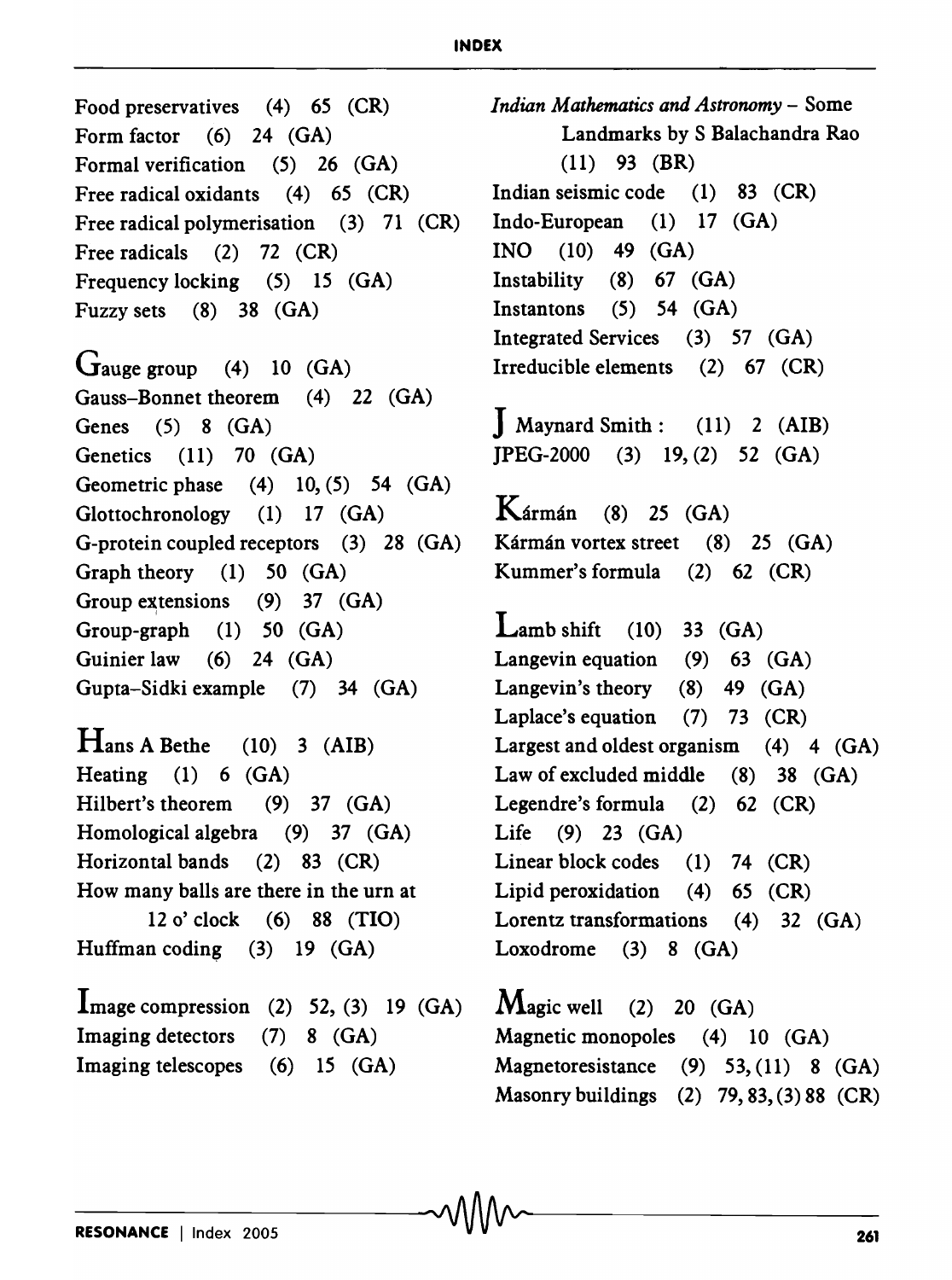Matching theory (1) 50 (GA) Mathematical models (5) 39 (GA) Mathematics in Engineering (4) 51 (GA) Mathematics of flow (9) 6 (GA) Maximal ideals (2) 67 (CR) Mechanical (4) 75 (CR) Mercator's projection (3) 8 (GA) Methods of voting (11) 18 (GA) MHD waves nanoflares (1) 6 (GA) Microtitration (10) 78 (CR) Migration (1) 17 (GA) Mileage from Push Pull Express (3) 97 (TIO) *Milletia ovalifolia* (8) (FT) Model checking (5) 26 (GA) Modern evolutionary synthesis (7) 21 (GA) Moment of inertia (4) 75 (CR) Monopoles (5) 54 (GA) Monte Carlo simulation (7) 73 (CR) Morphine hirsutene (8) 80 (CR) Motion under air resistance (6) 86 (TIO) My Tryst with the Bats of Madurai (2) 86 (PR)  $N_{\rm anocomposites}$  (7) 49 (GA) Nanometric (7) 49 (GA) Nanotechnology (7) 49 (GA) Natural products (8) 80 (CR) NBS (9) 79 (CR)

Nobel Prize 2005 (11) 106 (IA) Nobel Prize Chemistry 2004 (1) 41 (GA) Non-equilibrium statistical mechanics (8) 49 (GA) Nonlinearity (5) 39, (9) 6 (GA) Non-measurable set (1) 50 (GA) North Indian Ocean (2) 8 (GA) Nuclear forces (10) 8 (GA) Nuclear matter (10) 8 (GA) Nucleosynthesis in stars (10) 67 (GA) Nylon-6 (3) 71 (CR)

 $\mathbf{O}_{\text{dorant}}$  (3) 28 (GA) Oligosaccharides (11) 79 (CR) Olympiad (4) 75 (CR) On a New Kind of Rays (6) 89 (CL) On a use of Normal Distribution (7) 85 (TIO) Opengroundstoreybuildings (10) 84 (CR) Organismal biology (7) 21 (GA) Oxidative stress (4) 65 (CR) Ozone hole (7) 61 (CR)

p-adic valuation (2) 62 (CR) Paper chromatography (11) 79 (CR) Parabola (5) 70 (CR) Parallel transport (4) 22 (GA) Particle physics (2) 34 (GA) Paul Langevin (3) 3 (AlB) Periodic and secular variations (8) 6 (GA) Phase locking (5) 15 (GA) Phenol (3) 71 (CR) Phenolic/coupling benzopinacol (9) 79 (CR) Phenolics (4) 65 (CR) Photoelectric effect (3) 35 (GA) Photon (3) 35 (GA)

Nemes (5) 8 (GA) Neoprene (3) 71 (CR)

NMR (6) 8 (GA)

Neutrino mass (10) 49 (GA) Neutrino oscillation (10) 49 (GA) Nilpotent group (7) 34 (GA)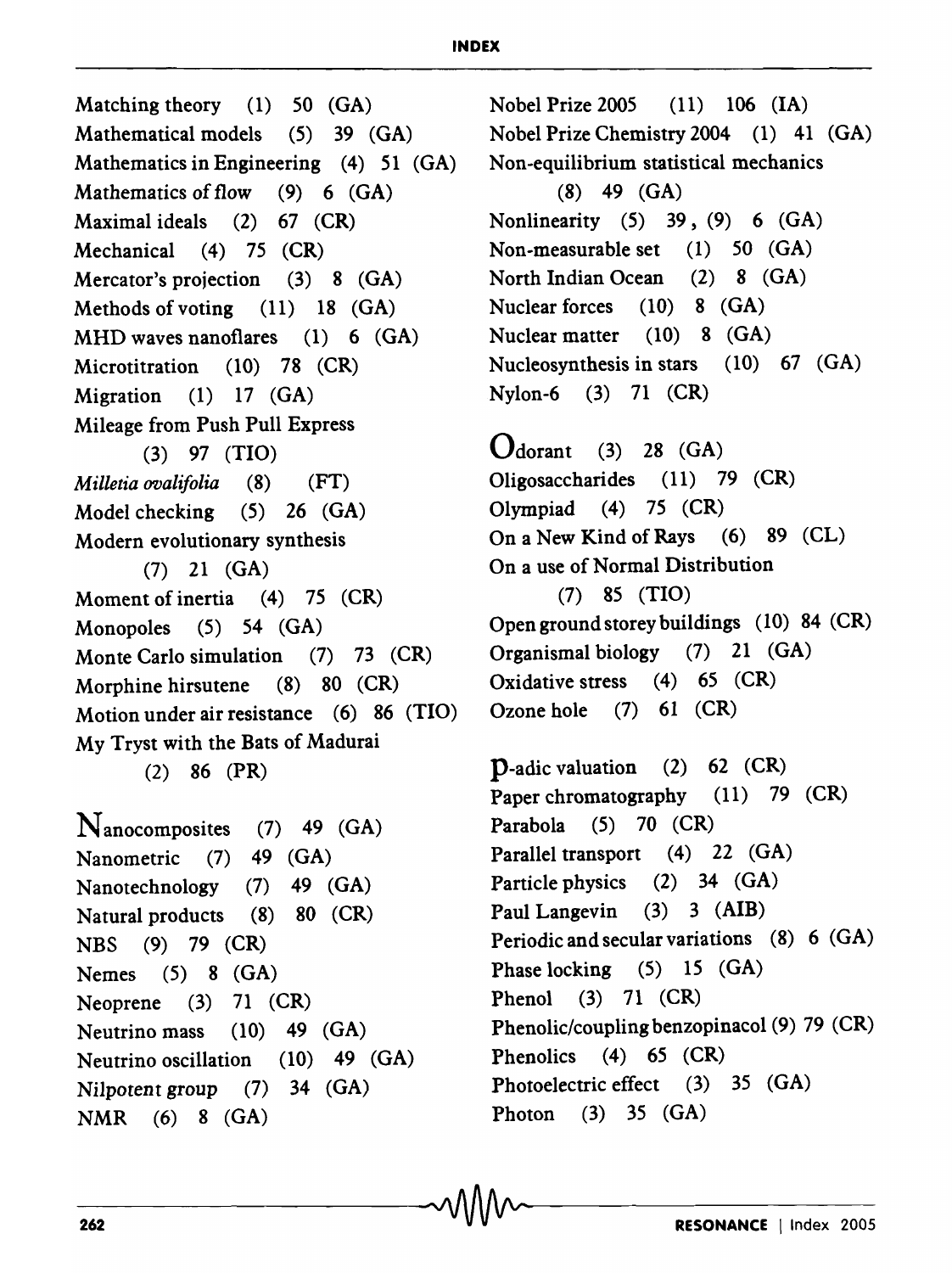## **INDEX**

Plate tectonics (6) 43 (GA) Polyethylene (3) 71 (CR) Polynomial ring (2) 67 (CR) *Polynomials* by E J Barbeau (1) 92 (BR) Porod law (6) 24 (GA) Postmodern View of Humanistic Mathematics (11) 98 (RF) Potential map (7) 73 (CR) Powder methods (6) 70 (GA) Prime elements (2) 67 (CR) Prime ideals (2) 67 (CR) Programmable ultrafast pulse shaping (6) 8 (GA) Proteasome (1) 41 (GA) Protein degradation (1) 41 (GA) Proteolysis (1) 41 (GA) Proto-Indo-European (1) 17 (GA) Proton induced X-ray emission (6) 60 (GA) Pulmonary diseases (8) 91 (RN) PVC (3) 71 (CR) **Quality of Service** (3) 57  $(GA)$ Quantum chromodynamics  $(2)$  34  $(GA)$ Quantum information (6) 8 (GA) Quantum mechanics (10) 33 (GA) Quarks (2) 34 (GA) Qubit (6) 8 (GA) Radical cascade (8) 80 (CR) Radical cyclisation (8) 80 (CR)

RC building (4) 87, (6) 78,82; (10) 84, 88 (CR) Rdical oxidation (3) 71 (CR) Reactive intermediates (2) 72 (CR) Reactive oxygen species (ROS) (4) 65 (CR) Receptor (3) 28 (GA) Reinforced concrete building (4) 83 (CR) Relativity (3) 35 (GA) Resource Reservation protocol (3) 57 (GA) Rfvalue (11) 79 (CR) Robert W Floyd (5) 3 (AlB) Roentgen and his Rays (6) 2 (AlB) Rotation (4) 75 (CR) Rough sets (8) 38 (GA) RSVP (3) 57 (GA) Rubber (3) 71 (CR)

 $S$ and – meyer reaction (9) 79 (CR) Sanskrit (1) 17 (GA) Saunders Mac Lane (9) 3 (AIB) Sea-level (2) 8 (GA) Shallow-water waves  $(2)$  8  $(GA)$ Shear wall buildings (11) 85 (CR) Signal transduction (3) 28 (GA) Single crystals (6) 70 (GA) Smart materials (11) 27 (GA) Smart structures (11) 27 (GA) Solar corona magnetic field connection (1) 6 (GA) Solar wind (1) 6 (GA) Solution to Mileage from Push Pull Express (6) 86 (TIO) Solution to TIO in June 2005 (10) 92 (TIO) Speciation (7) 21 (GA) Sperner's lemma (1) 50 (GA) Spin diodes (11) 8 (GA)

Spin filters (11) 8 (GA)

Radical nitrosation (3) 71 (CR) Radical substitution (8) 80 (CR) Radicals in environment (2) 72 (CR) Random selection (6) 88, (10) 92 (TIO)

Random variable (1) 60 (CR)

Random walk (8) 49, (11) 42 (GA)